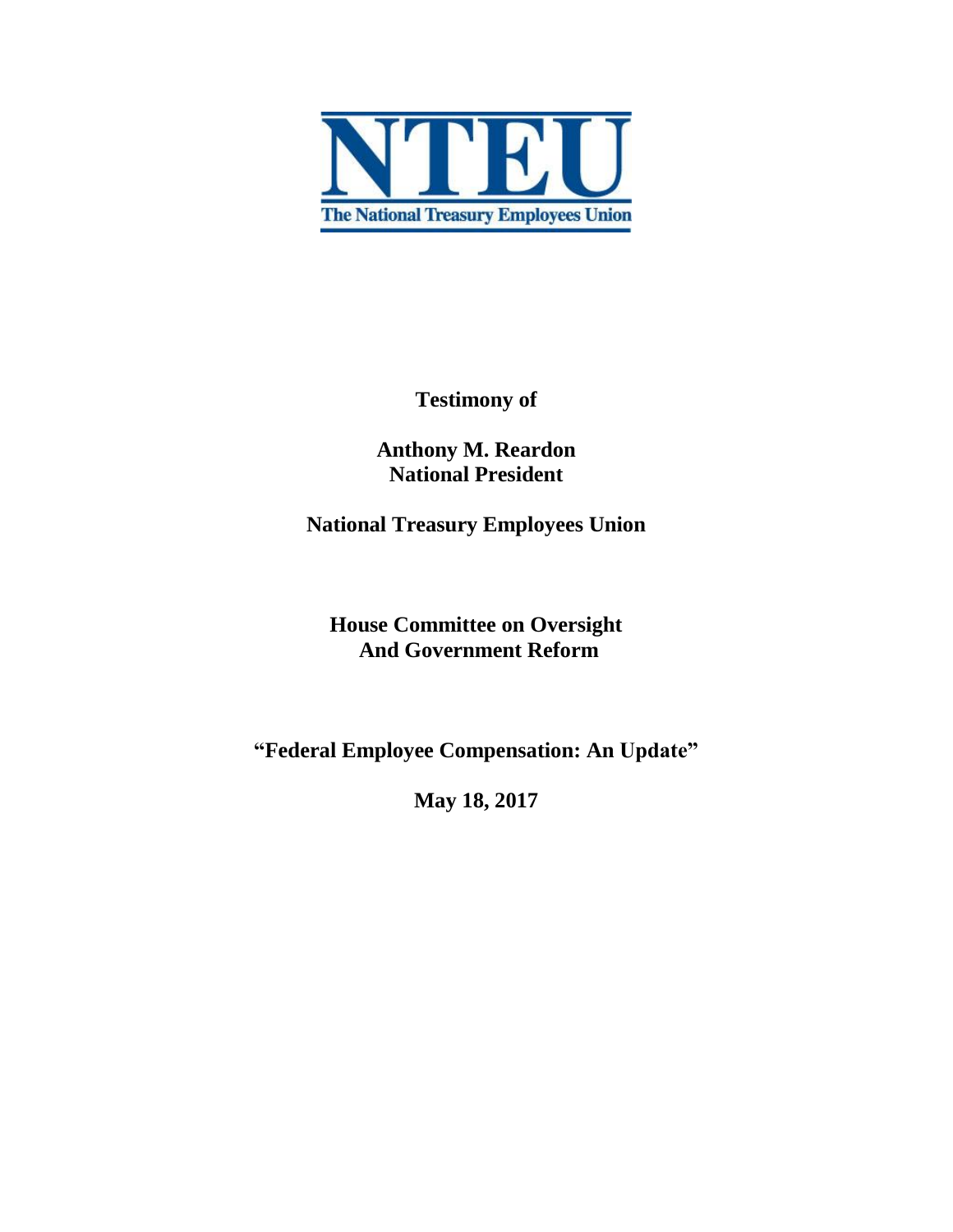Chairman Chaffetz, Ranking Member Cummings and members of the Committee, thank you for allowing NTEU to share its thoughts on federal employee pay and benefit programs. As National President of NTEU, I represent over 150,000 federal employees in 31 agencies and I appreciate the opportunity to discuss these important issues.

While the impetus for today's hearing is the recently released Congressional Budget Office (CBO) report comparing compensation for federal and private sector employees, I fear the real reason is an effort to justify cuts to the pay and benefits of the middle class federal worker. Numerous reports have confirmed that the middle class is shrinking and that income inequality is becoming a major issue of concern in the US. This begs the question as to why Members are looking to further that inequality by cutting pay and stripping basic healthcare and retirement benefits from middle class workers who work for the federal government?

According to a recent survey by Willis Towers Watson, chief executive salaries increased by 6% in 2016 — more than the 4% increase in 2015 and the highest increase since 2013. At the same time,, the average private-sector employee saw only a 3% raise in their annual salary last year — the same they received the previous three years—which, when taking inflation into account, is essentially stagnant wage growth. However, this is still higher than what federal employees received. Using the relevant Department of Labor Employment Cost Index (ECI) data, private industry wages have increased 12.7% over the last six years. Federal retirement and Social Security benefits have been adjusted by 8.8 % and military pay has risen % during this time period, as compared to a cumulative 5.4% pay increase for GS federal workers. A separate study from Equilar found a far more startling fact: the average CEO pay reached \$16.6 million in 2016, which is 135 times greater than the starting pay for a member of the federal government's Senior Executive Service of \$123,175. Meanwhile, America's middle class continues to shrink and lost 30% of its wealth over the last four decades.

The federal government employs nearly 2.1 million people across the United States— 85% of which are outside of the DC metro area. It currently covers 8.2 million individuals enrolled in the Federal Employees Health Benefits Program (FEHBP) and 2.6 million employee and survivor annuitants with its retirement programs. Given the numerous reports about the shrinking middle class and the significant impact a reduction in pay and benefits will have on local economies, it is inane to try to strip health and retirement benefits from middle class workers and further increase income inequality in the US.

At this time, I'd like to discuss in turn the pay, healthcare, and retirement benefits provided to federal workers featured in the CBO report and express my strong concerns with cutting these vital benefits.

## **PAY**

The pay system for the large majority of white collar federal employees is known as the General Schedule (GS). Its main thesis is that federal pay should be comparable to pay for similar work in the private sector. In 1990, Congress enacted the Federal Employees Pay Comparability Act (FEPCA), which introduced the concept of locality adjustments to make the pay system more sensitive to geographic market forces. Previous to that, federal pay was based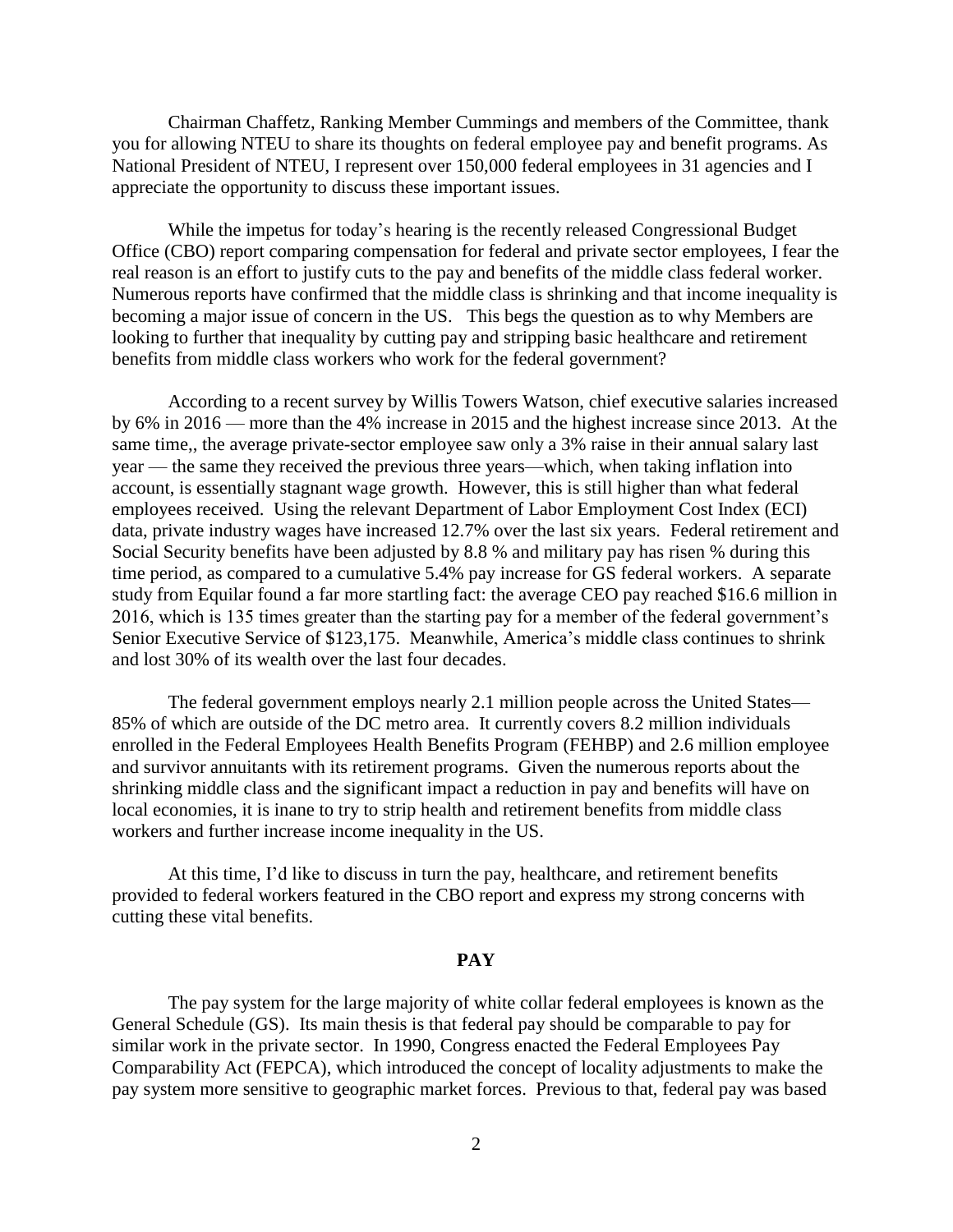on comparability to similar private sector jobs, but the same average annual adjustment was given to all GS employees. Under FEPCA, employees were to receive an annual across the board adjustment equal to half a percent below the increase in the Employment Cost Index, which measures non-federal wages, and a locality adjustment based on the size of federal vs. private sector wage gaps around the country. In practice, the formula set in FEPCA was never fully implemented and Congress (or the Administration) has set annual pay adjustments for federal employees almost every year. In fact, federal employees routinely suffer from payfreezes and below-market increases.

But one provision of FEPCA that has been implemented requires the Bureau of Labor Statistics (BLS) to conduct surveys across the country to determine whether there are gaps between federal pay and private sector pay. BLS then provides that information to the President's Pay Agent, which consists of the Secretary of Labor, the Director of the Office of Management and Budget (OMB) and the Director of the Office of Personnel Management (OPM), who have the statutory responsibility of submitting a report to the President each year that lists pay gaps in certain locality areas as well as a national average gap. Over the years, the Pay Agent has consistently reported gaps showing lower pay for federal employees to the President.

For example, in 2016 the Pay Agent, consisting of Tom Perez (Labor Secretary), Shaun Donovan (OMB Director) and Beth Cobert (Acting OPM Director), issued its 2015 report for locality pay in 2017 and that report stated the average pay disparity as of March 2015 was 34.92 percent. (p. 22). In 2008 the Pay Agent consisted of Elaine Chao (Secretary of Labor), Jim Nussle (OMB Director) and Michael Hager (OPM Director) and that report stated the average "pay disparity as of March 2008 was . . . 23.25 percent." (p. 25).

Unlike the CBO, which compares professionals based on employee educational attainment, the BLS uses data from the National Compensation Survey and the Occupational Employment Statistics program to compare actual job duties, not just job titles, which is important given the incredibly complex work federal employees are required to do. For example, how many budget analysts in the private sector oversee multi-billion dollar agency budgets? How many logistics managers in the private sector implement the deployment of tens of thousands of troops and their supplies? How many mechanics work on nuclear submarines? This methodology used by BLS was deemed "impeccable" by Dr. Charles Fay when he testified before this Committee in 2007.

Yet another outstanding part of the GS pay system, which may also account for the discrepancy in federal and private sector compensation in the CBO report, is that the federal pay system does an excellent job of requiring pay equity in the federal government, which can account for the difference in pay and benefits in the CBO report. In 2012, the female-to-male earnings ratio in the U.S. was 0.77, meaning that, in 2012, female full-time, year-round (FTYR) workers earned 77% as much as male FTYR workers. According to OPM, in 2012, women working in the federal government were paid 87 cents for every dollar that a man was paid. OPM also found that men and women in many occupations make comparable pay. The salary gap for supervisors and managers was less than five cents on the dollar, and for women in the Senior Executive Service (SES), the highest level of Federal leadership, the gap is less than one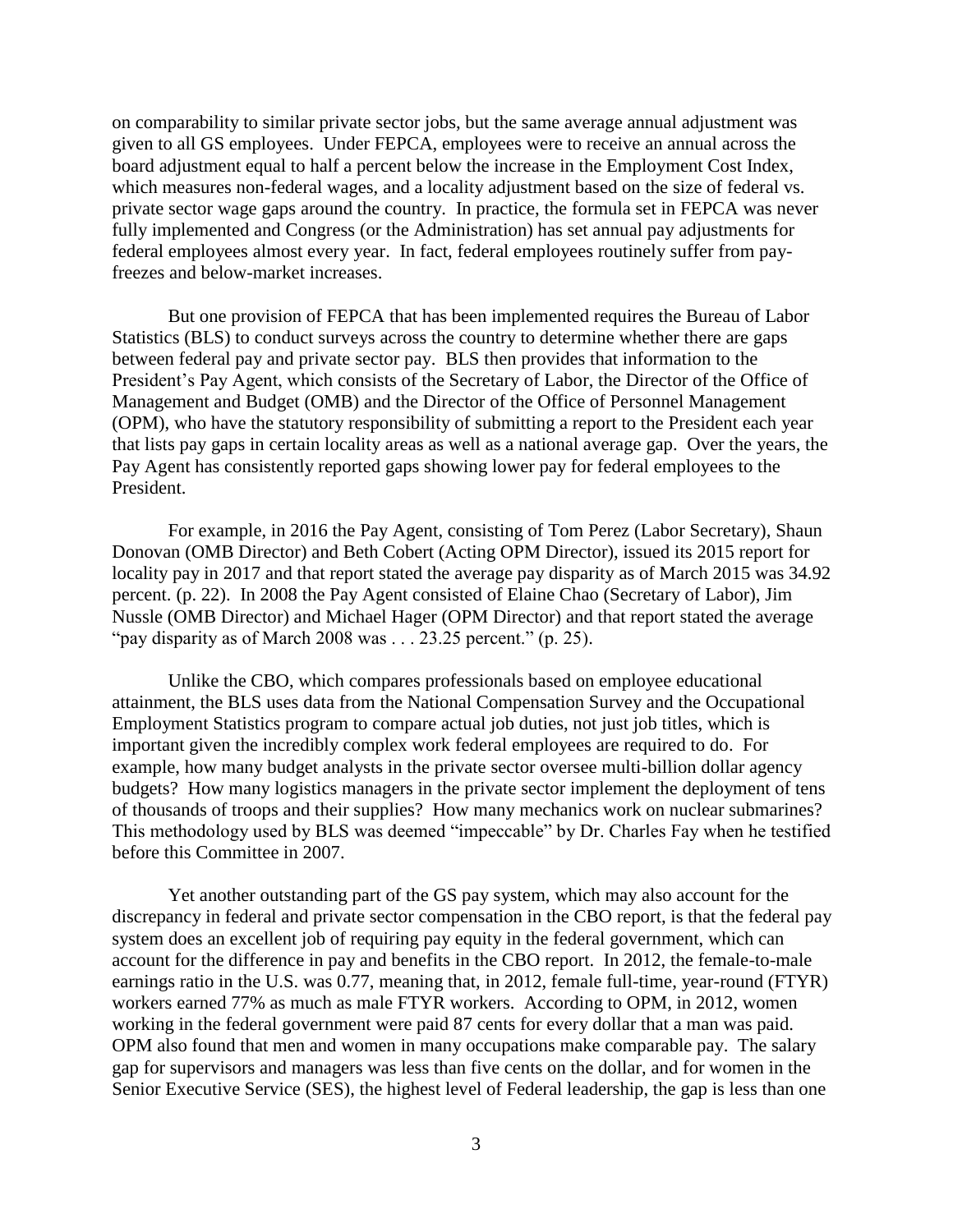penny on the dollar. Part of the reason for the greater percentage of equal pay is the fact that the rules on federal pay are set in statute with transparent regulations so that everyone knows what the standards and requirements are and what the consequences of actions are. The General Schedule has rules, standards and evaluations, which must be written. It has both merit and market based components, and is a performance-based system. Non-performers can be denied merit pay increases while outstanding performers can be given a variety of rewards, including quality step increases, as well as retention and recruitment awards. With these rules, there is limited ability for favoritism, discrimination or other non-merit determinations to come into play. This is an area where the federal government is leading by example and others should follow.

## **HEALTH BENEFITS**

The FEHBP is the federal government's employer sponsored healthcare program administered by OPM that covers close to 9 million federal employees, retirees, and their families. Enrollees can choose among many different types of plans, including HMOs, fee for service plans, and high deductible catastrophic plans. Enrollees pay on average 30% of the total premium cost, which is higher than the average 18% that private sector workers pay for their premiums for individual plans.

 Despite this fact, the federal government is a model employer and should remain so rather than risk the health and financial security of its employees. The Integrated Benefits Institute, which represents major U.S. employers and business coalitions, says poor health costs the U.S. economy \$576 billion a year, according to a 2012 report. Of that amount, 39 percent, or \$227 billion is from "lost productivity" from employee absenteeism due to illness or what researchers called "presenteeism," when employees report to work but illness keeps them from performing at their best. By being a leader in this area and providing wellness programs, strong healthcare benefits, and adequate leave programs that allow employees to get well and not contribute to the spreading of their illness among the workforce, the federal government has avoided these losses, and strengthened the US economy as well.

#### **RETIREMENT**

In the 1980s, Congress, working with federal sector unions, management groups and associations, reformed the federal retirement system. The Federal Employees Retirement System (FERS) was created 24 years ago to replace a defined benefit system (the Civil Service Retirement System (CSRS)) that had a serious and growing unfunded liability problem similar to those faced by many state plans today. FERS solved that problem and has recently been referred to as a model by many diverse pension experts. Retirement age, cost-of-living adjustments (COLAs) and the basic defined pension benefit formula for determining pension payments are less generous under FERS than under CSRS. The FERS retirement system is fully funded and financially sound, with no unfunded liability. It is comprised of Social Security, a small defined pension and employee and employer contributions to the Thrift Savings Plan, a 401(k) type plan. Most federal employees must work 30 years and be 55 years of age before being eligible for an unreduced annuity.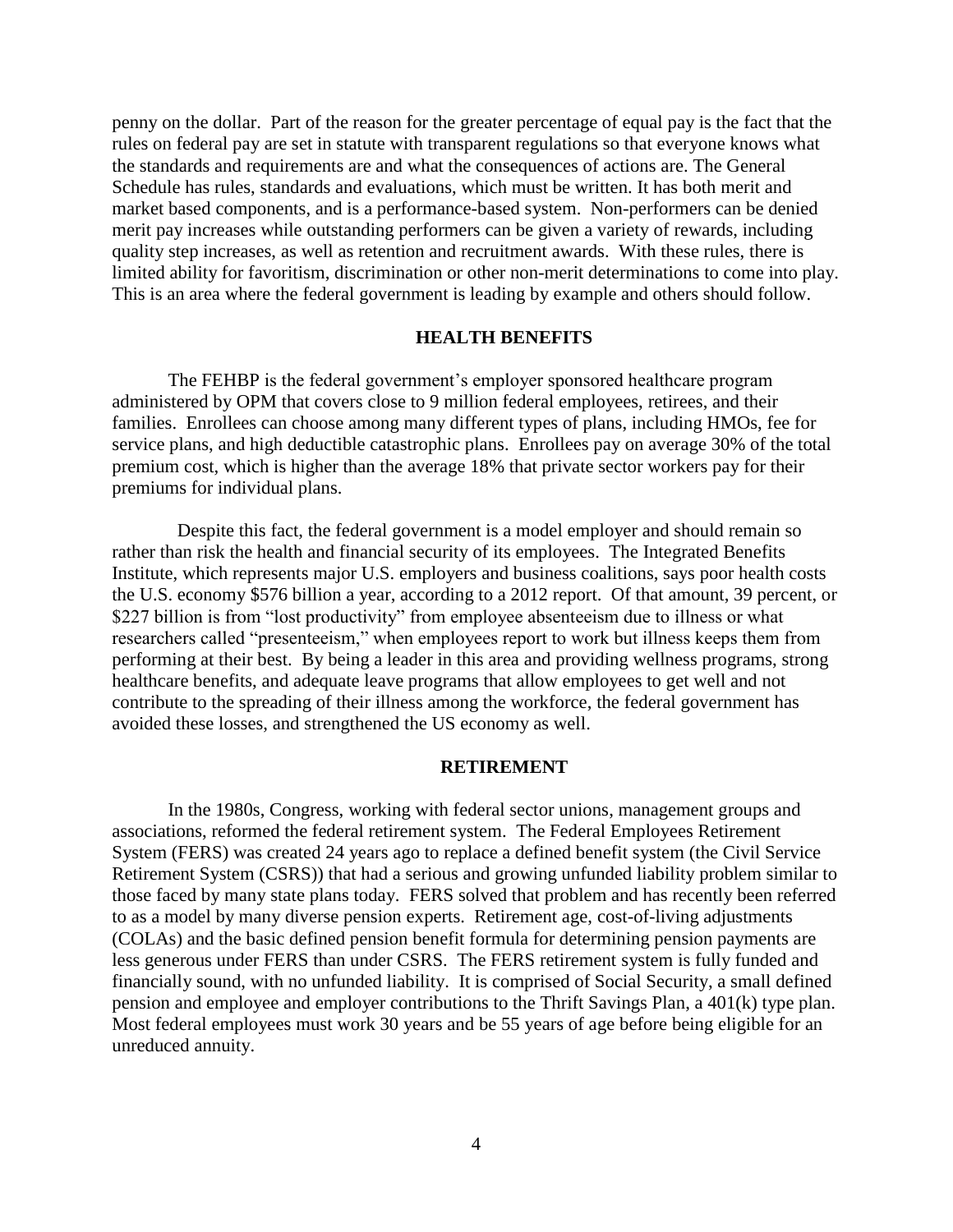In 2012, Congress made a significant change to FERS and increased the amount new employees are required to contribute to their defined benefit plan-- by 2.3% to 3.1% of their salaries. Then in 2013, Congress acted again to increase the retirement contributions of federal employees under FERS by requiring new employees as of January 1, 2014, to pay an amount that was 1.3 % higher than the last change, for a total of 4.4%. However, these changes were not made in an effort to improve or strengthen the program, but rather to reduce the federal deficit.

The CBO reports that health and retirement benefits for the majority of federal workers are significantly higher than comparable individuals in the private sector. This seems ridiculous when you consider the fact that under FERS federal retirement pensions are not overly generous. The typical federal employee with a lifetime of service in the federal government will have an annuity from the defined benefit of approximately \$1,049 per month. The government's 401(k) like fund, the Thrift Savings Plan, may provide an annuity of around \$400 per month if the average employee is able to fully contribute 5 percent of salary for 30 years.

However, when you consider how corporate America has slashed worker's retirement benefits, it makes sense. According to the Board of Governors of the Federal Reserve System, as of 2013, approximately 31 percent of Americans reported having zero retirement savings and lacking a defined-benefit pension. This finding is not new and means that nearly one-third of people in the United States currently have no money put away in any type of retirement account to supplement their Social Security benefits. Among respondents ages 55 to 64—those nearest to retirement—19 percent still reported having no savings or pension.

Given that so many still lack access to the primary savings vehicles used by workers today: workplace retirement plans, it should not come as a surprise that such a large share of Americans lacks any savings. As of 2014, only 65 percent of private-sector workers had access to a retirement plan through their jobs, and only 48 percent participated in one.

As America's population ages, the economic well-being of retirees and their families will be increasingly important to the overall health of the national economy. To secure economic independence and dignity in retirement for all American families, it is imperative to ensure that working families are able to save for retirement. According to the Center for American Progress, a worker with a hybrid plan, part defined benefit and part 401(k), is nearly 2.3 times as likely to maintain their standard of living in retirement as a worker with a typical 401(k) account making identical contributions. Given the impact adequate retirement plans have on the US economy and the inadequate savings by American workers, it is imperative that the federal government lead by example as a model employer and provide a strong retirement plan—part defined benefit, Social Security, and the Thrift Saving Plan—and not join the race to the bottom—exacerbating income inequality in the US and hurting the middle class.

# **IMPACT OF HEALTH AND RETIREMENT BENEFITS ON RECRUITMENT AND RETENTION**

Despite the CBO report's findings on the difference in the health and retirement benefits between the federal government and the private sector, surveys show that those benefits are key to the federal government's recruitment and retention efforts. This is especially important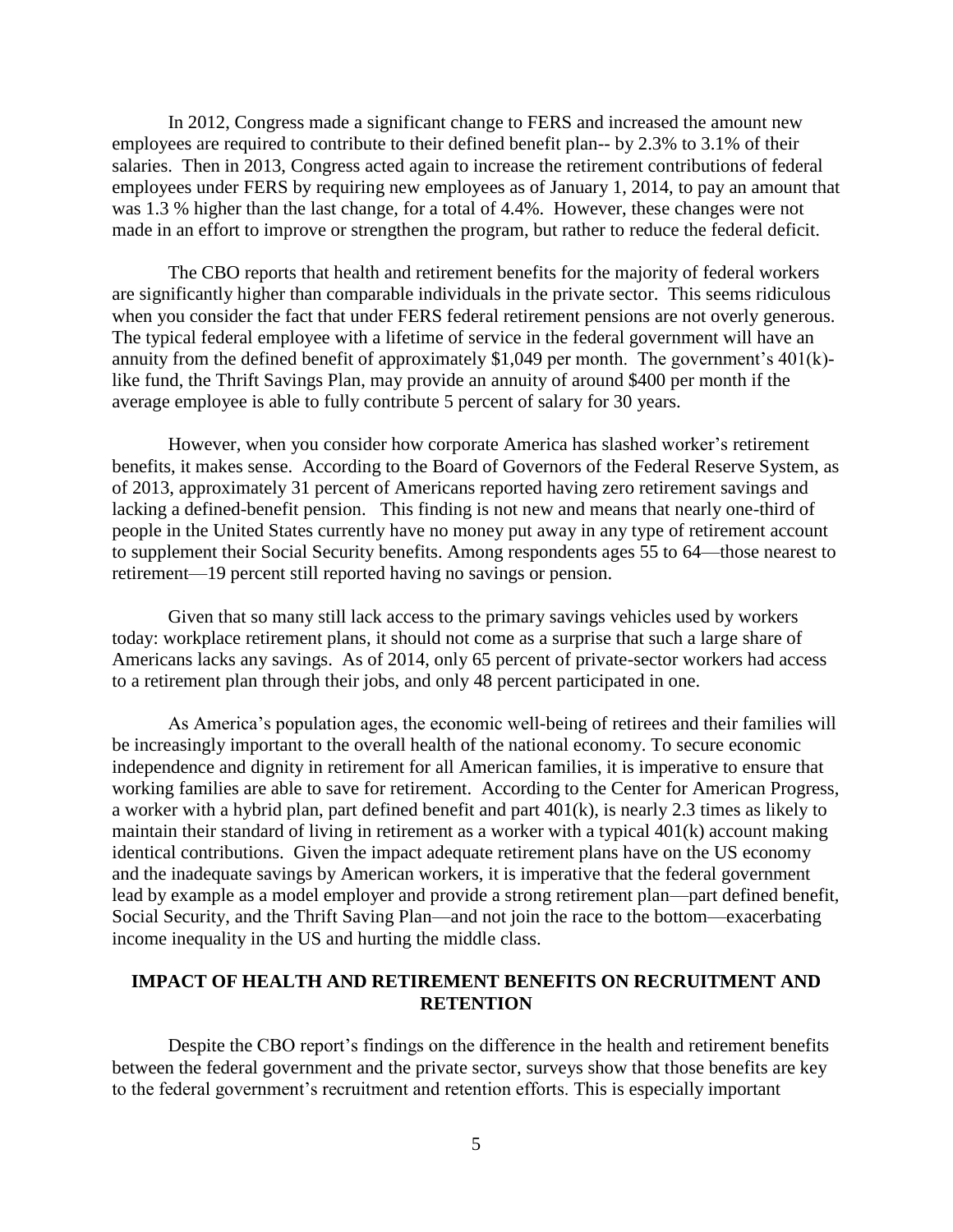in the federal government where duties are often complex, have far reaching implications and take time to learn. Whether it is a senior physicist or researcher at the Department of Energy or a scientist or statistician at the Food and Drug Administration, it is important to retain good employees not only for their skills and experience, but also for the morale of the organization, which impacts productivity.

According to the 2016 OPM Federal Benefits Survey, employees expressed that their TSP, FERS/CSRS, retiree and employee health benefits were extremely important to them (90%- 95.3% of respondents). The availability of a retirement annuity had the largest self-reported impact on recruitment and retention. The highest scores were seen when participants were asked to rate the extent to which the availability of a retirement annuity through FERS or CSRS had influenced their decision to take a job with the federal government. The same was true when asked how the benefit influences their decision to remain in a federal job.

The FEHBP also has a significant impact on recruitment and retention. More than twothirds of respondents reported that the availability of health insurance through the FEHBP influenced their decision to take a Federal job to a "moderate" or "great" extent, while 77.5 percent of respondents reported that the availability of health insurance through the FEHBP influences their decision to stay with their job to a "moderate" or "great extent."

These results suggest that health and retirement benefits are major players in recruitment and retention. This is in line with private sector recruitment and retention strategies, according to the Society for Human Resource Management, as health care is the top benefit leveraged by organizations to recruit (85%) and retain (74%) employees. This is followed by retirement savings/planning, which is used by 72 percent of organizations to recruit and by 62 percent to retain employees. However, it is also common for larger private sector employers to provide additional benefits that federal workers do not have: stock options, paid parental leave, and employer contributions to vision and dental benefits. If the federal government were to cut benefits for health care and retirement, it would lose whatever edge it has in recruiting and retaining top talent and adversely impact the important services the federal government provides to the American people.

## **CONCLUSION**

Our nation's federal employees are some of the most dedicated workers in the country. The United States benefits daily from the knowledge and skills of the highly trained individuals who work in public service. Federal workers fight disease and promote better health; protect the environment and parks in the United States; promote economic growth; and serve on the front lines in the fight to defeat terrorism and maintain homeland security. To show our appreciation over the past few years, federal workers faced a three year pay freeze, were asked to pay more towards their retirement, paid more for their FEHBP, and experienced unpaid furloughs. Yet, some of the hardest working people I represent, like Tax Examiners at the IRS or Customs and Border Protection Officers, earn less than \$30,000 a year. To consider further cutting the pay, retirement, or health care benefits of these federal workers in order to join the private sector in its race to the bottom will only further squeeze the middle class, increase income inequality in